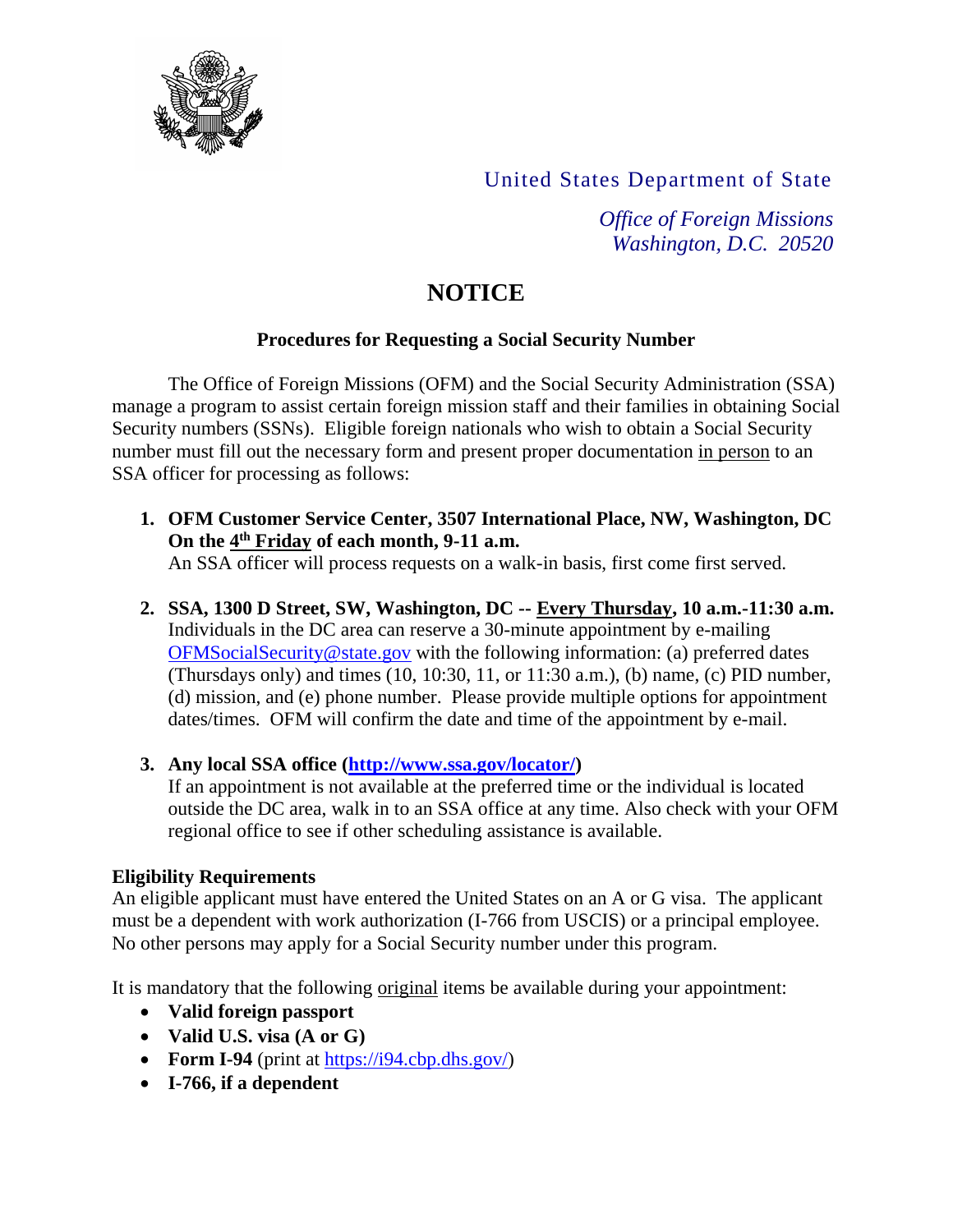You will also need to complete **Form SS-5, Application for Social Security Card**. You can download and complete it in advance of your appointment [\(http://www.ssa.gov/online/ss-5.pdf\)](http://www.ssa.gov/online/ss-5.pdf), or pick it up and complete it at your appointment.

## **TIPS FOR EXPEDITING YOUR REQUEST**

- Individuals requesting a Social Security number (SSN) must appear in person.
- You must bring the originals of the documents required.
- If possible, *in addition to the originals*, you are encouraged to bring a photocopy of your passport picture page, entry stamp, visa, I-94, and I-766.
- Fill out Form SS-5 completely and legibly. You can download and complete it in advance of your appointment [\(http://www.ssa.gov/online/ss-5.pdf\)](http://www.ssa.gov/online/ss-5.pdf).
	- o Include your mother's name at her birth.
	- o Include a correct U.S. mailing address.
- Write down the name of the Social Security Administration (SSA) officer who assists you at your appointment.
- If you do not receive your Social Security card with two months of your appointment, contact the SSA directly at 1-800-772-1213 or visit the local SSA office and ask for the SSA officer who assisted you.
- If you are a dependent (spouse or child) and you think you need a Social Security number but you are not employed and you do not plan to request a work authorization, visit an SSA office with your passport and I-94 and request a **denial letter** (SSA-L676). The SSA will issue you a letter while you wait that says that you are not eligible for a Social Security number. (The letter cannot be issued at the OFM Customer Service Center.) You can then present this letter to banks, vendors, or schools that insist on an SSN, and encourage them to use your PID instead. This will save you the time and trouble from having to apply and wait a number of weeks for an SSN. Obtaining this letter does not affect your ability to request an SSN in the future. *This option is strongly encouraged for minor children.*
- If you are a dependent and you plan to work for an entity other than a foreign government or international organization, you will probably need an SSN because you will be liable for Social Security tax through your employment.